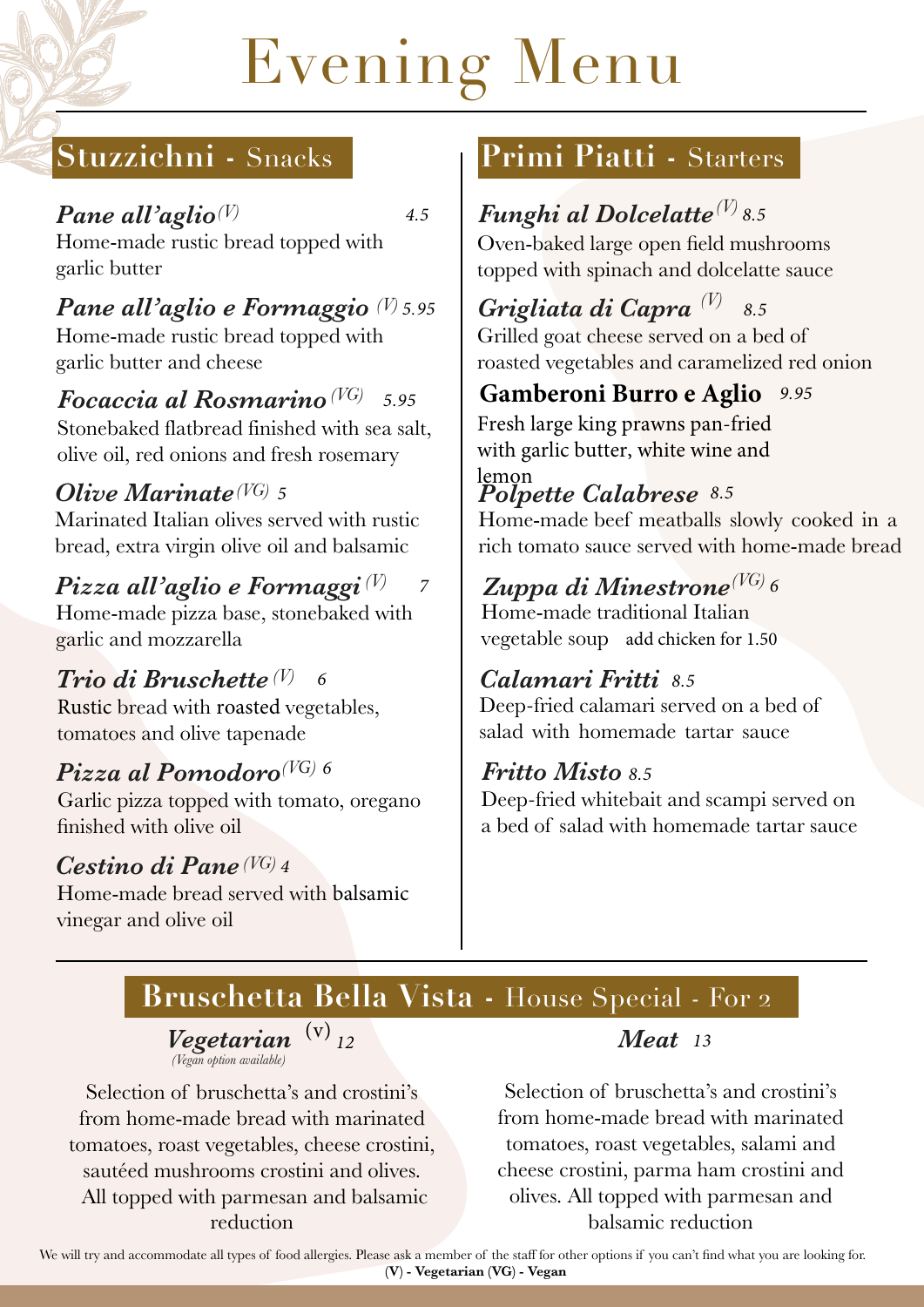# **Fresh Pasta**

*Ravioli Capesante e Gamberi 15.95* Ravioli filled with scallops and prawns in a light smoked salmon and saffron sauce

*Ravioli all Aragosta 15.95* Lobster filled ravioli in a creamy leek and prawns sauce

## *Ravioli con Vegetali Arrosto 15 (VG)*

Mediterranean roast vegetables ravioli, courgettes, cherry tomato and basil

# **Bella Vista Secondi**

#### *Linguine Bella Vista 16*

Linguine pasta, king prawns, broccoli, garlic and chilli finished with a drizzle of extra virgin olive oil

#### *Cannelloni Ricotta e Spinaci 12 (V)*

Homemade ricotta and spinach cannelloni oven baked finished with mozzarella cheese

#### *Tagliatelle al Salmone 14*

Egg Tagliatelle smoked salmon and cherry tomato sauce toped with fresh rocket salad

#### $\boldsymbol{Lasagna\ Vegetarian}$  (V/VG) <sub>11.5</sub> Homemade vegetarian lasagne

#### *Lasagna 12*

Layers of egg pasta baked in with béchamel, bolognese, parmesan and mozzarella

#### *Spaghetti Carbonara 12*

Spaghetti with bacon, egg yolk, cream, parmesan cheese and black pepper

# *Spaghetti alla Bolognese 12*

Traditional Spaghetti bolognese

#### *Linguine Marinara 15*

Seafood linguine

# **Risotto**

*Risotto con Pollo Piselli e Zafferano 15*

Arborio rice in a light, cream, chicken pea and saffron sauce

 $\boldsymbol{R}$ isotto ai Porccini e Provolone <sup>V/VG</sup> 16 Arborio rice cooked with fresh willed mushroom white wine topped with smocked provolone cheese

### **Carni**

#### *Involtini di Vitello Valdostana 18* Veal escalope folded with parma ham,

buffalo mozzarella in white wine and sage

#### *Pollo ai Funghi Porcini 15*

Corn fed chicken breast in a porcini sauce served with new potatoes and green beans

#### *Bistecca alla Griglia 19*

10 oz grilled sirloin steak served with chips, green beans, grilled mushrooms and grilled tomatoes add any sauce for 1.95

#### *Filetto alla Griglia 23*

10 oz 28 day matured fillet steak grilled served with chips, green beans, grilled mushrooms and grilled tomatoes add any sauce for 1.95

## *Stinco D'Agnello al Rosmarino 19*

Slow cooked lamb shank red wine reduction and rosemary sauce served with mash, savoy and red cabbage

#### *Filetto Surf and Turf 26*

10 oz fillet steak cooked with king prawns in a light cream and brandy sauce, green beans, grilled mushrooms and tomatoes

#### *Additional Sauce 1.95*

Mushroom, Dolcelatte, Peppercorn, Diavola

# **Side / Salads**

*Sautéed Spinach 3.95 Chips 3.50 House Salad* 3.95 *Green Salad Rocket and Parmesan 3.95 Tomato and Mozzarella 4.95* Green Salad 3.95

*Portion of Vegetables 3.50 Zucchini Fritte 3.50*